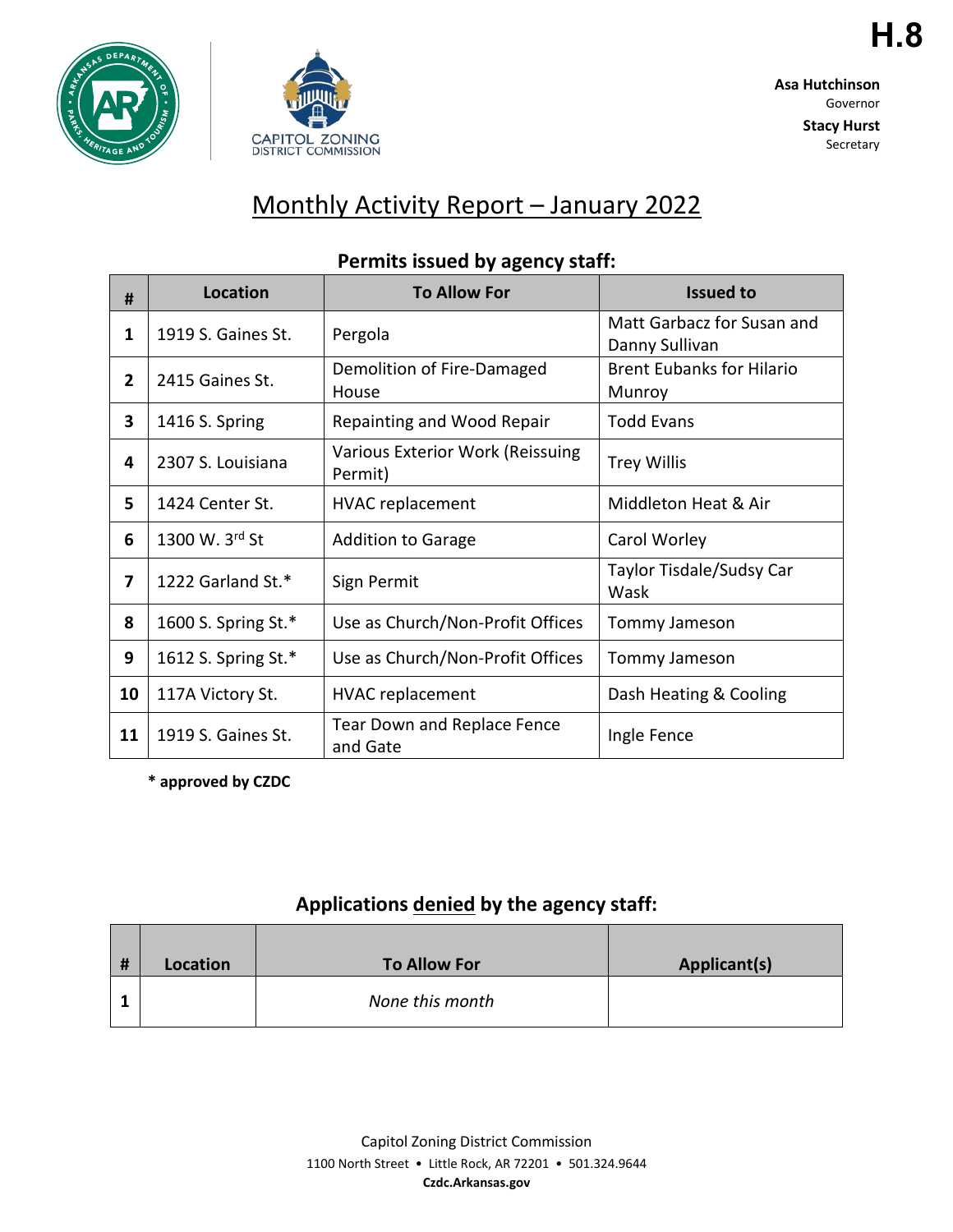# **Public meetings held:**

| # | <b>Body</b>                            | <b>Purpose</b>          | <b>Volunteer Hours</b> |
|---|----------------------------------------|-------------------------|------------------------|
|   | Design Review Committee                | Regular monthly meeting |                        |
|   | <b>Mansion Area Advisory Committee</b> | Regular monthly meeting |                        |

### **Applications approved by the Commission:**

| # | Location        | <b>To Allow For</b>                                   | Applicant(s)                       |
|---|-----------------|-------------------------------------------------------|------------------------------------|
|   | 1600 S. Spring  | Use as Church and Non-Profit<br><b>Offices</b>        | <b>Trinity Episcopal Cathedral</b> |
| 2 | 1612 S. Spring  | Use as Church and Non-Profit<br><b>Offices</b>        | <b>Trinity Episcopal Cathedral</b> |
| 3 | 1706 W. 3rd St. | Redesign and Additions to<br><b>Existing Building</b> | TJM 3rd and Bishop Properties LLC  |
| 4 | 122 Garland St. | Internally Lit Blade Sign                             | Sudsy Car Wash LLC                 |

## **Applications deferred by the Commission:**

| Location                                      | <b>To Allow For</b>                                    | Applicant(s)         |
|-----------------------------------------------|--------------------------------------------------------|----------------------|
| $1 \mid 219 \text{ W}$ . 22 <sup>nd</sup> St. | Certificate of Economic Hardship to Replace<br>Windows | Pledger Living Trust |

### **Applications denied by the Commission:**

| # | Location | <b>To Allow For</b> | Applicant(s) |
|---|----------|---------------------|--------------|
|   |          | None this month     |              |

## **Sanctions ordered by the Commission:**

| # | Location | <b>Violation</b> | Order           | Owner(s) |
|---|----------|------------------|-----------------|----------|
|   |          |                  | None this month |          |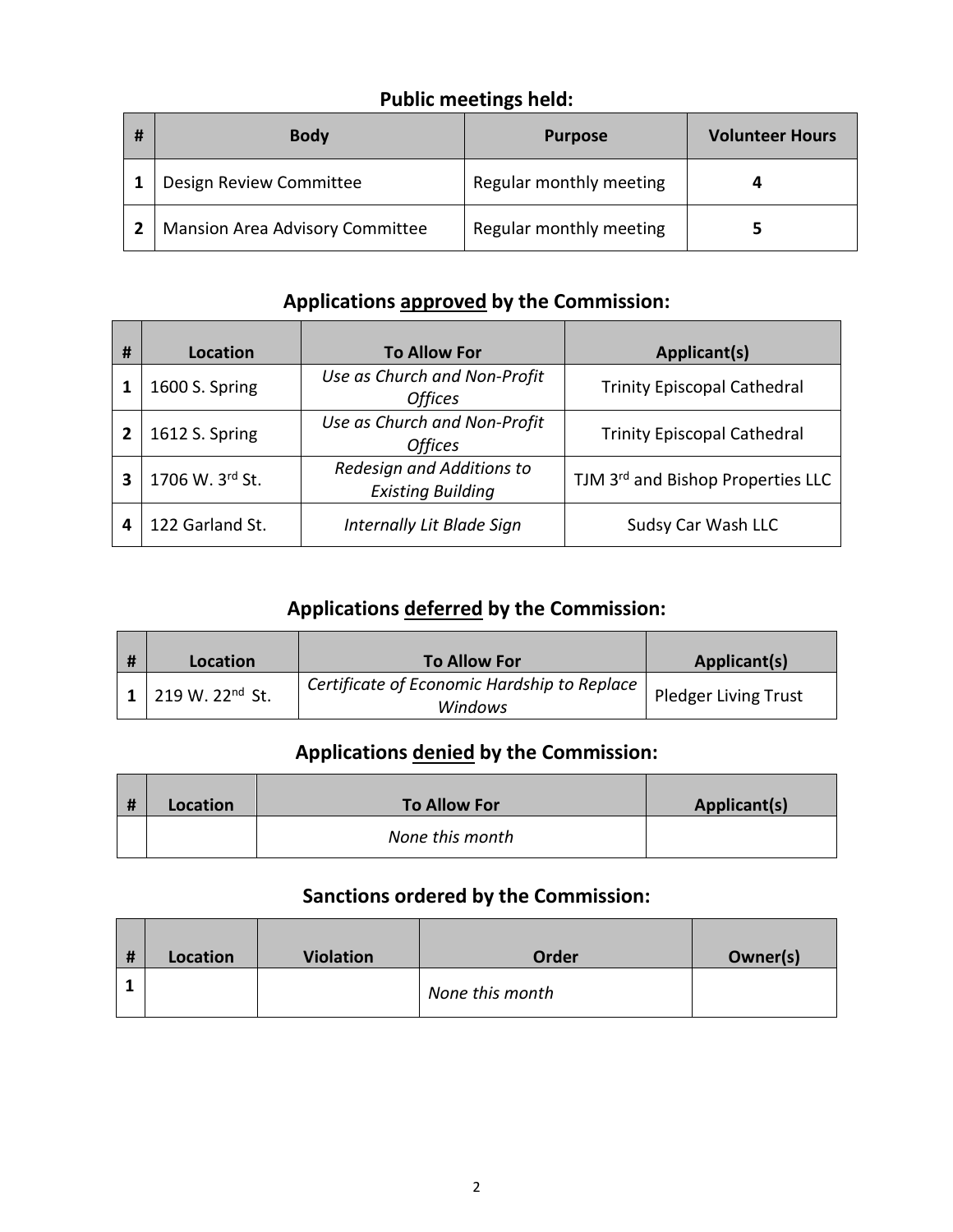# **Appeals of Commission decisions:**

| # | Location | <b>Action appealed</b> | Appellant(s)       | <b>Review body</b> | <b>Status</b> |
|---|----------|------------------------|--------------------|--------------------|---------------|
|   |          |                        | None this<br>month |                    |               |

| #                        | <b>Location</b>           | <b>Alleged Violation</b>                                                  | <b>Status</b>                                                                                                                                          | Owner(s) of record                       | <b>Reported</b> |
|--------------------------|---------------------------|---------------------------------------------------------------------------|--------------------------------------------------------------------------------------------------------------------------------------------------------|------------------------------------------|-----------------|
| 1                        | 2115 S.<br>Chester        | Installing Siding and<br>Windows, etc., not in<br>compliance with permits | Violation exists; owner<br>notified; work<br>continuing; monitoring                                                                                    | Crystal Young-<br><b>Haskins</b>         | 12/21           |
| $\overline{2}$           | 1400 S. Center            | <b>Addition Windows Not Built</b><br>to Plan                              | Waiting on application<br>to legalize                                                                                                                  | <b>Stephanie Harris</b>                  | 11/21           |
| 3                        | 523 W. 15 <sup>th</sup>   | Neglected residence                                                       | Monitoring                                                                                                                                             | Gursarn & Patricia<br>Singh              | 09/2021         |
| 4                        | 1601 & 1605<br>Center     | Overgrown/Foliage<br>encroachment; Neglected                              | Letter sent to owner                                                                                                                                   | <b>Natural State</b><br>Contractors Inc. | 09/2021         |
| 5                        | 412 Daisy<br><b>Bates</b> | Unpermitted window<br>replacements                                        | Violation exists; letter<br>issued; awaiting<br>application/response                                                                                   | <b>Thomas Garday</b>                     | 08/2021         |
| 6                        | 525 Daisy<br><b>Bates</b> | Unpermitted window<br>replacements                                        | Violation exists; letter<br>issued; met with<br>owner; application<br>went to Commission-<br>deferred until January<br>meeting                         | Julio Alvarado                           | 08/2021         |
| $\overline{\phantom{a}}$ | 1901 S. Arch              | Neglected residence                                                       | Monitoring;<br>Complainant given 3-1-<br>1 information                                                                                                 | <b>Natural State</b><br>Contractors Inc. | 07/2021         |
| 8                        | 510 W. 16 <sup>th</sup>   | Improper siding installed;<br>door walled over                            | Contacted owner;<br>application submitted<br>(pending)                                                                                                 | <b>Charles Mackey</b>                    | 07/2021         |
| 9                        | 219 W. 22nd               | Unpermitted window<br>replacements                                        | Stopped work; issued<br>violation letter; owner<br>submitted application,<br>denied, Certificate do<br>Economic Hardship<br><b>Application Pending</b> | Pledger Living Trust                     | 06/2021         |
| 10                       | 214 W. 22nd               | Unpermitted siding<br>replacement                                         | Stop work order issued;<br>spoke with owner;<br><b>Show Cause Hearing</b><br>Held October 21st                                                         | Arnold Williams                          | 06/2021         |
| 11                       | 1818 S. Gaines            | Possible DBN; Code issues                                                 | <b>Contacted LR Code</b><br>Enforcement;<br>monitoring                                                                                                 | 2 RW's Financial<br>Corp.                | 06/2021         |
| 12                       | 1901 S. Arch              | Open windows/neglect                                                      | Contacted LR Code<br>Enforcement                                                                                                                       | <b>Natural State</b><br>Contractors Inc. | 12/2020         |

#### **Alleged violations reported / monitored:**